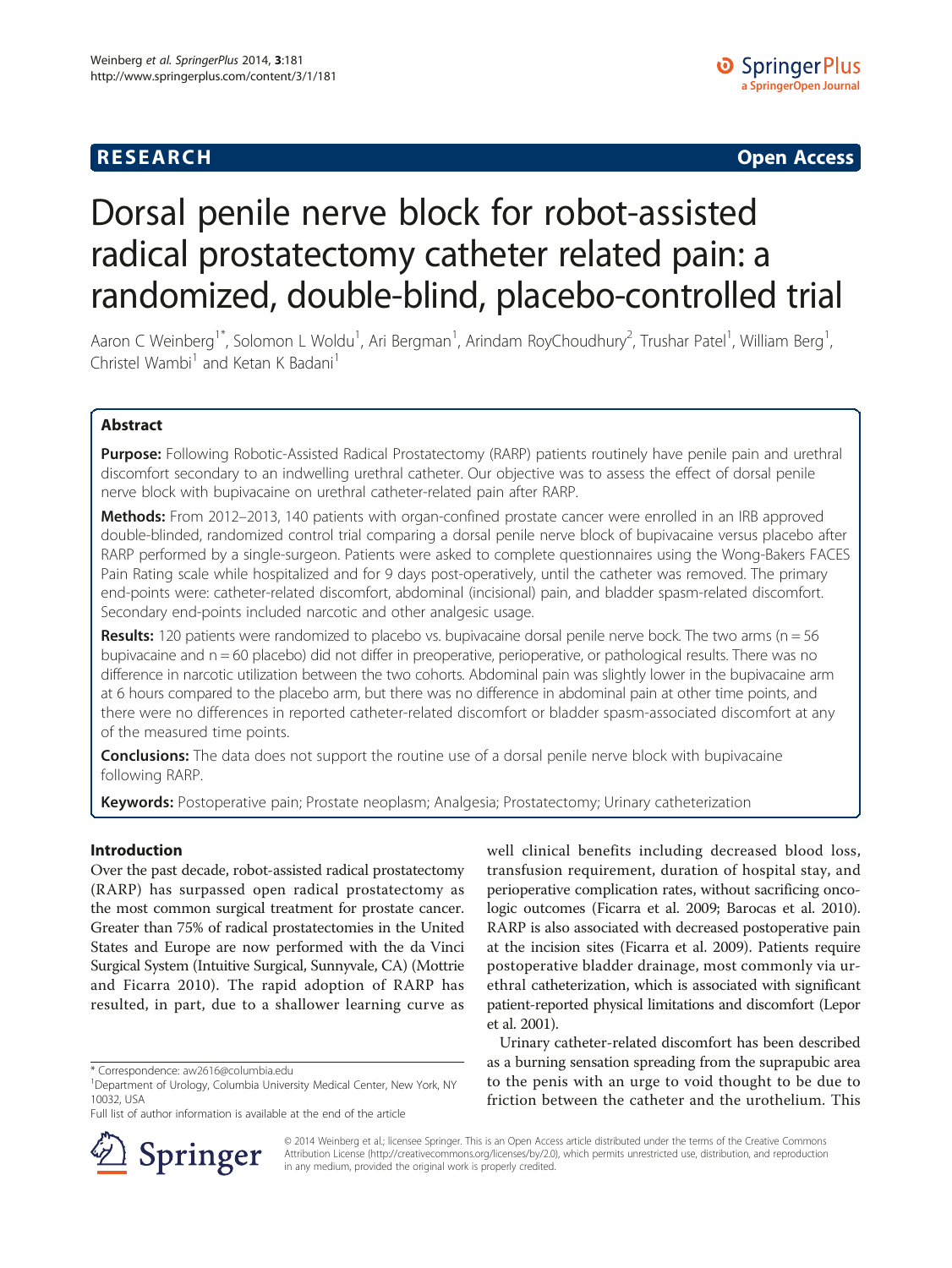friction causes involuntary bladder contractions through muscarinic receptors; the first line treatment is anticholinergic medications similar to the treatment for overactive bladder. However, these treatments are not without side effects, most notably dry mouth, blurred vision, and facial flushing (Kaufman et al. [2007\)](#page-6-0). Targeting this discomfort early is essential, because these effects often first occur in the recovery unit, and are very concerning for patients and their families as it often exacerbates the incisional pain from surgery. Intravenous or oral narcotic medication have been shown to be effective in the prevention and treatment catheter-related discomfort, but these agents cause sedation after the operation, delayed bowel function, and may prolong hospitalization (American Society of Anesthesiologists Task Force on Acute Pain Management [2012](#page-5-0)).

Patients are routinely managed with a variety of pain medications including opiates, non-steroidal anti-inflammatory drugs, and acetaminophen while in the hospital. Upon discharge, many patients are continued on a similar cocktail of orally available medications while convalescing at home. Parenteral ketorolac has been investigated by many groups internationally and it is debated on its efficacy in preventing or decreasing catheter discomfort (Agarwal et al. [2006a\)](#page-5-0). At our intuition, ketorolac is given at the discretion of the anesthesiologist, and is primarily used to minimize the amount of narcotic medication administered postoperatively. Currently there is no specific countermeasure for catheter-related discomfort. In the event of significant catheter-related bother, patients are simply reassured.

Bupivacaine is a Food and Drug Administration (FDA) approved local anesthetic of the amide group used for peripheral nerve blocks for many urologic and general surgical procedures (Babst and Gilling [1978;](#page-5-0) Leone et al. [2008](#page-6-0); Gauntlett [2003\)](#page-6-0). The dorsal penile nerve block has been extensively studied in the setting of neonatal circumcision (Bacon [1977\)](#page-5-0), and has been shown to be safe and effective (Brady-Fryer et al. [2004\)](#page-5-0). There have been no studies in the literature evaluating the ability of a dorsal penile nerve block to alleviate catheter-related discomfort. Furthermore, it is not known whether diminution of catheter-related discomfort can affect the overall perception of postoperative pain following radical prostatectomy. Anecdotal evidence using a bupivacaine dorsal penile nerve block following endoscopic treatment of urethral stricture disease, with subsequent long-term urethral catheter drainage, has had beneficial results. We investigate the use of bupivacaine dorsal penile nerve block to control post-operative pain following RARP to add further techniques to the pain management armamentarium.

## Materials and methods

After obtaining the approval of the Columbia University Medical Center Institutional Review Board, we conducted a prospective, randomized, double-blinded,

placebo-controlled study comparing bupivacaine (Marcaine, 5 mg/mL, Hospira Inc., Lake Forest, IL) dorsal penile nerve block versus normal saline injection at the conclusion of RARP for localized prostate cancer.

Between January 2012 and May 2013, 140 patients were initially enrolled in this study. We excluded those with chronic pain conditions, patients currently on narcotics, patients with history of indwelling-catheterization, urethral or prostatic surgery, patients allergic to bupivacaine or other local anesthetics, patients with bleeding disorders, abnormal genital anatomy or liver abnormalities. All standard FDA contraindications and warnings for bupivacaine were considered amongst our exclusion criteria. All patients signed informed consent before participating and were blinded to the randomization scheme.

All patients underwent standard RARP with bilateral pelvic lymph node dissection performed by a single surgeon (KKB). The camera trocar was placed just to the left of the umbilicus and was extended at the conclusion of the procedure to allow for specimen extraction. This site was then closed with interrupted figure-of-eight sutures. All skin incisions were infiltrated with 10–20 mL of 0.25% bupivacaine. After the urethral anastomosis was complete, but prior to the placement of the final 18-French catheter, the patient received a dorsal penile nerve block using bupivacaine or an injection of saline based on their randomization assignment. The study-coordinator, who was the only team member who knew the randomization results, handed the surgeon a syringe containing either 20 mL of bupivacaine 0.25% or 20 mL of saline (placebo) for the penile block. The nerve block was performed by anesthetizing the right and left dorsal penile nerves, the deepest divisions of the pudendal nerve (Gauntlett [2003](#page-6-0)). The syringe was aspirated to ensure that no vascular structure was entered. A total of 20 mL was injected subcutaneously in the sub-pubic space at the base of the penis, cephalad to the dorsal penile vessels, as well as circumferentially at the time of skin closure. A 20 mL syringe attached to a 21-gauge needle was used for all injections.

After the operation, blinded research assistants administered questionnaires related to the patient's pain from three domains: abdominal (incisional) pain, urethral catheter-related pain, and bladder spasm-related discomfort. The questionnaires were based on the Wong-Baker FACES Pain Rating visual analog scale (VAS), which rates pain on a 0–10 scale (Price et al. [1983](#page-6-0)). The questionnaires were administered once the patients arrived in the postoperative recovery unit at 30 minutes, 90 minutes, 6 hours, 12 hours, 18 hours, and 24 hours post-operatively. All patients were discharged on the first post-operative day. After discharge, the patients were asked to fill out the same questionnaire regarding their pain parameters on a daily basis for 9 days until their follow-up appointment and catheter removal.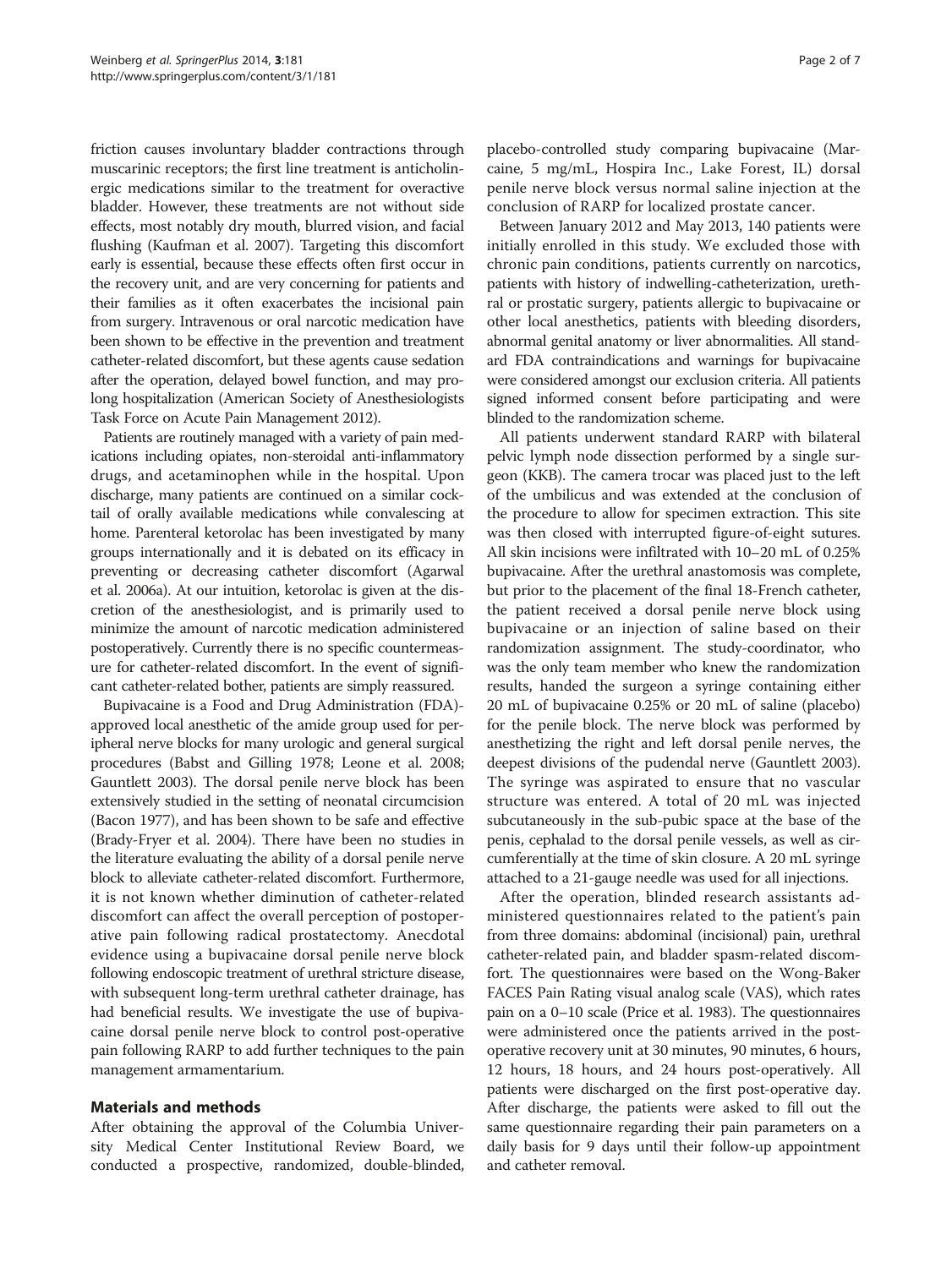<span id="page-2-0"></span>Data on analgesic and anticholinergic medication usage while in the hospital was collected via the aid of an electronic medication dispensation and recording system. Medications that were recorded included all opiate analgesics, non-steroidal anti-inflammatory medications (in the form of intravenous ketorolac) and anticholinergic medication (in the form of oral oxybutynin 5 mg).

Our standard post-operative pain regimen for patients following RARP is the following: acetaminophen 325 mg PO 1 tab every 4–6 hours for pain score 1–3 on a 10 point scale, acetaminophen/codeine 325 mg/30 mg PO 1 tab every 4–6 hours for pain score 4–6 on a 10-point scale, acetaminophen/codeine 325 mg/30 mg PO 2 tabs every 4- 6 hours for pain score 7–10 on a 10-point scale, and hydromorphone 1 mg IV every 3 hours for breakthrough pain. No patients are prescribed standing opiate medication. Patients are given standing post-operative ketorolac IV (15 mg or 30 mg) every 6–8 hours if they have normal renal function and no operative contraindication. For those who experienced bothersome bladder spasms, anticholinergic medications are given on a PRN basis in the form of oxybutynin 5 mg PO every 8 hours.

On discharge, patients are prescribed acetaminophen/ codeine 325 mg/30 mg PO 1–2 tab every 4–6 hours on a PRN basis. Once at home, in addition to filling out pain questionnaires, they were also asked to self-report opiate usage on a daily basis. While the above analgesic

## Table 1 Baseline Characteristics and Intra-Operative Medication Utilization

|                                             | Placebo<br>penile block<br>$(n = 60)$ | <b>Bupivacaine</b><br>penile block<br>$(n = 56)$ | p-value |
|---------------------------------------------|---------------------------------------|--------------------------------------------------|---------|
| <b>Baseline clinical</b><br>characteristics |                                       |                                                  |         |
| Age (range)                                 | 60.8 (47-72)                          | $61.2(46-75)$                                    | 0.78    |
| BMI (range)                                 | 27.8 (18.8-40.0)                      | 27.1 (20.1-38.5)                                 | 0.28    |
| Diabetes (%)                                | $4(6.4\%)$                            | 6 (10.3%)                                        | 0.74    |
| PVD (%)                                     | 1(1.6%)                               | 1(1.7%)                                          | 0.96    |
| History of narcotics use (%)                | $0(0\%)$                              | $1(3.1\%)$                                       | 0.48    |
| PSA (range, ng/mL)                          | $6.2(0.9-24.0)$                       | $6.6(0.9-25.7)$                                  | 0.54    |
| Operative time<br>(mean $\pm$ SD, minutes)  | $186 \pm 79$                          | $166 + 80$                                       | 0.18    |
| Preoperative Gleason score                  |                                       |                                                  | 0.84    |
| 6                                           | 19 (32%)                              | 22 (39%)                                         |         |
| 7                                           | 34 (58%)                              | 28 (49%)                                         |         |
| $\geq 8$                                    | $6(10\%)$                             | 7(12%)                                           |         |
| Intra-operative medications                 |                                       |                                                  |         |
| Opiates (mean $\pm$ SD,<br>mg MED)          | $94.1 + 39.6$                         | $89.3 + 38.2$                                    | 0.51    |
| Ketorolac usage                             | 38%                                   | 34%                                              | 0.63    |

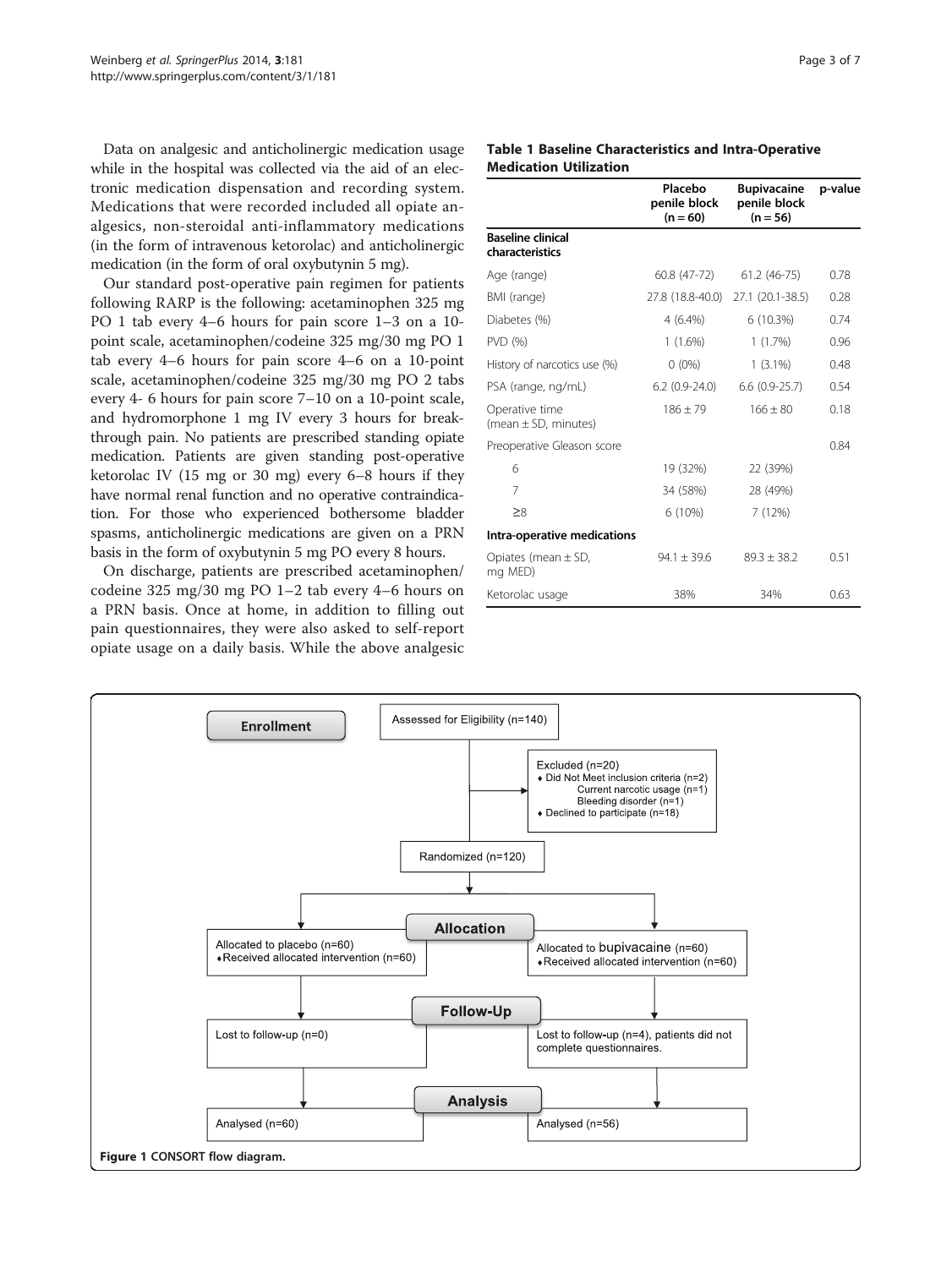<span id="page-3-0"></span>

| <b>Table 2 Post-Operative Pain Medication Utilization</b> |  |  |
|-----------------------------------------------------------|--|--|
|-----------------------------------------------------------|--|--|

|                                                 | Placebo<br>penile block<br>$(n = 60)$ | <b>Bupivacaine</b><br>penile block<br>$(n = 56)$ | p-value |
|-------------------------------------------------|---------------------------------------|--------------------------------------------------|---------|
| Inpatient medications                           |                                       |                                                  |         |
| Periurethral Lidocaine Jelly<br>Usage $(\%)$    | 8%                                    | 16%                                              | 0.20    |
| Anticholinergic, Usage (%)                      | 28%                                   | 25%                                              | 0.73    |
| Anticholinergic (# doses<br>of oxybutynin 5 mg) | $0.8 + 2.1$                           | $0.5 + 0.9$                                      | 0.21    |
| Opiates (mean $\pm$ SD, mg of MED)              | $41.2 + 45.5$                         | $31.5 + 24.6$                                    | 0.16    |
| IV Ketorolac Usage                              | 73%                                   | 84%                                              | 0.17    |
| IV Ketorolac (mean $\pm$ SD, mg)                | $49.5 + 34.8$                         | $57.3 + 32.5$                                    | 0.62    |
| Post-discharge medications                      |                                       |                                                  |         |
| Opiates (mean $\pm$ SD, mg of MED)              | $68.5 \pm 64.3$                       | $47.3 \pm 51.1$                                  | 0.05    |

medications and dosages represent our standards following RARP, the physicians taking care of the patient were at liberty to deviate from these standards if deemed necessary.

To facilitate analysis, all doses of opiates taken by the patient were converted to oral morphine sulfate equivalents doses (MED) (Svendsen et al. [2011](#page-6-0)). Using pain scores from similar studies in the urologic literature we assumed a VAS difference of 1.5 (on a scale of 1–10) between placebo and bupivacaine with a standard deviation of 1.3 (pooled standard deviation of 0.9 to 2.1) and a power of 99%, the sample size need for each group was 50. We estimated a dropout rate of 20% and we planned to enroll 60 patients. Student's t-test was used to compare continuous variables and chi-square analysis was used to compare categorical distributions between the treatment groups. A post-hoc modified bonferroni correction was used to account for alpha inflation due to multiple primary end-points. Analysis was performed with SPSS version 21.0 (IBM, Armonk, NY) with p < 0.05 defined as significant.

#### Results

140 patients were initially enrolled into the study. 2 patients were excluded due to current narcotic usage  $(n = 1)$  and bleeding disorder  $(n = 1)$ . 18 patients withdrew prior to randomization, leaving 120 patients who were randomized in a 1:1 fashion to either a placebo (saline) injection or bupivacaine dorsal penile nerve block. After randomization, no patients were lost to follow-up in the placebo group  $(n = 60)$  and four were lost in the bupivacaine group ( $n = 56$ ), leaving 116 patients for final analysis (Figure [1](#page-2-0)). Mean patient age was 61 (range 46–75). Demographics and clinical characteristics of the cohorts were comparable; there was no difference with respect to age, body mass index (BMI), incidence of diabetes or peripheral vascular disease (PVD), preoperative PSA, stage, or pathologic Gleason score between the two arms (Table [1\)](#page-2-0).

The two arms did not differ in the amount of opiate medications or ketorolac usage or dose given intraop-eratively (Table [1](#page-2-0)). The mean  $\pm$  SD intraoperative opiate amount given to the patients in the placebo arm was 94.1 ± 39.6 mg of MED and 89.3 ± 38.2 mg of MED in the bupivacaine arm  $(p = 0.51)$ .

When analyzing the use of analgesic medication while in the hospital, there was no difference in the incidence of utilizing periurethral lidocaine jelly for catheter-related discomfort, anticholinergic medication (given as oxybutynin

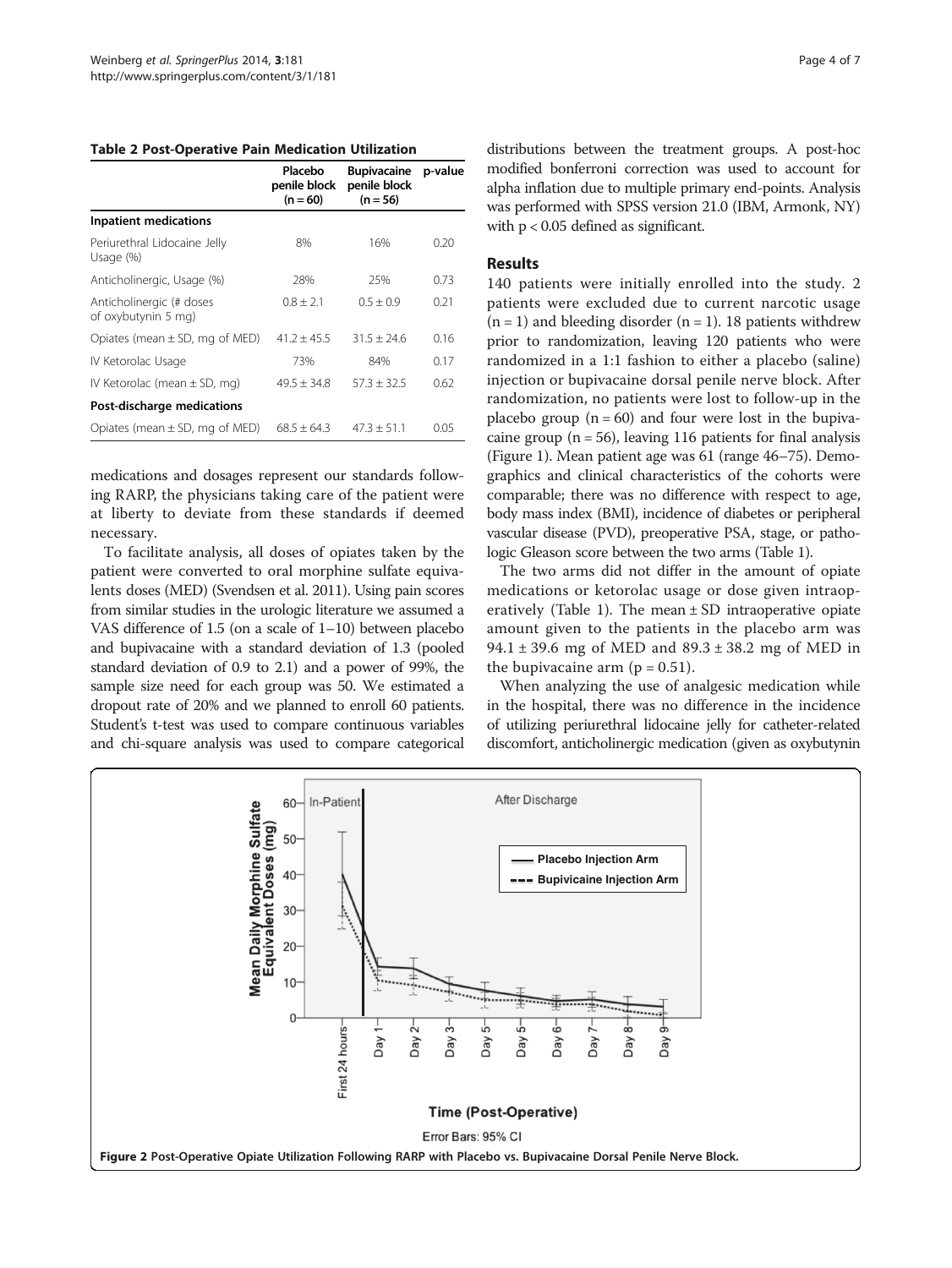

5 mg PO) for bladder spasms, opiates usage, or ketorolac utilization or dose given. The mean  $\pm$  SD inpatient opiate usage was  $41.2 \pm 45.5$  mg for the placebo arm and  $31.5 \pm$ 24.6 mg for the bupivacaine arm  $(p = 0.16,$  Table [2\)](#page-3-0). The outpatient opiate usage following discharge was calculated at the time of follow-up for catheter removal was decreased in the bupivacaine cohort (mean  $\pm$  SD 68.5  $\pm$ 64.3 mg of MED) compared to the placebo cohort  $(47.3 \pm 51.1 \text{ mg of MED})$ , but this did not reach statistical significance with a p-value of 0.05 (Table [2,](#page-3-0) Figure [2](#page-3-0)).

When considering the subjective, patient-reported pain parameters, there was a decreased reported sensation of abdominal (incisional) pain 6 hours after the operation in the bupivacaine arm (mean  $\pm$  SD score of 2.0  $\pm$  1.9 out of 10-point scale) compared to the placebo arm (mean  $\pm$  SD score of  $3.7 \pm 2.4$ ) with a p = 0.004 (Figure 3a). There were no significant differences in reported abdominal pain at the other time points examined, or at any time points examined when patients were asked to report the pain or discomfort related to the urethral catheter (Figure 3b) or related to bladder spasm (Figure 3c).

No adverse events were reported by any patients receiving either saline or bupivacaine blocks, including local and allergic reactions.

## **Discussion**

Robot-assisted radical prostatectomy is associated with shorter duration of hospital stay and post-operative pain, but catheter-related discomfort remains a burden to patients (Ficarra et al. [2009](#page-6-0)). In designing this study, we hypothesized that the administration of bupivacaine as a regional dorsal penile nerve block would reduce postoperative pain associated with an indwelling catheter. The half-life of bupivacaine is 2.7 hours in adults, so the anesthetic effect of the penile block is in effect through the very immediate post-operative recovery period (Babst and Gilling [1978\)](#page-5-0). The study was also designed to investigate whether patients that received penile nerve block would report lower pain scores during the entire duration of their recovery period, not only during the first few hours post-surgery, as pain at one site has been hypothesized to result in sensitization and lowering of pain thresholds at other sites and after the noxious stimuli has been removed (Latremoliere and Woolf [2009\)](#page-6-0).

Catheter-related discomfort is a common fear discussed in pre-operative evaluation and a significant source of morbidity expressed during post-operative care following radical prostatectomy. Binhas et al. found that up to 63% of men who had an indwelling catheter post-operatively reported significant discomfort within the first hour; with men with larger catheter sizes experiencing severe discomfort two-times greater than those with smaller catheters (>18-French vs. <18-French) (Binhas et al. [2011](#page-5-0)). Additionally, Lepor at al. found that in men undergoing open radical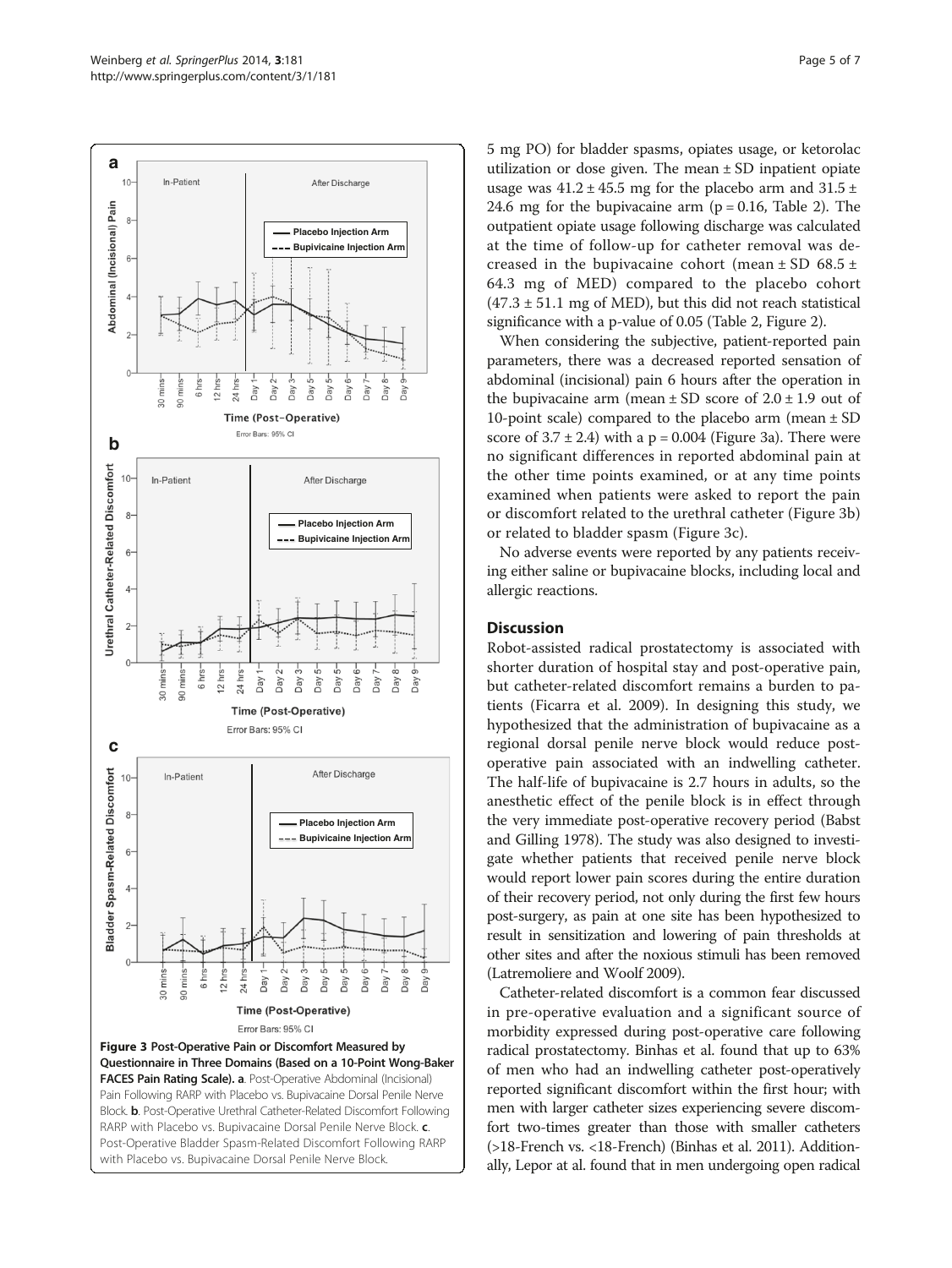<span id="page-5-0"></span>prostatectomy greater than 50% of patients reported limitations caused by the presence of an indwelling catheter (Lepor et al. [2001\)](#page-6-0).

Pain management following radical prostatectomy has largely relied on the administration of analgesic medication, particularly opiates. Several studies suggest that pain following radical prostatectomy is best controlled with ketorolac, given its efficacy for pain control, earlier return of bowel function, and association with shorter hospital stay (Kaufman et al. [2007;](#page-6-0) See et al. [1995](#page-6-0); Kay et al. [2002](#page-6-0)). However, these studies did not distinguish between incisional and catheter-related pain. Furthermore, the effects of ketorolac on platelet function in the post-operative period have yet to be fully elucidated. In practice, ketorolac is often augmented with narcotics used to control breakthrough pain (Mazzocca et al. [2013\)](#page-6-0).

The adverse effects of opioid analgesia are significant, and include nausea, pruritus, respiratory depression, and decreased intestinal motility. Decreasing post-operative opioid requirement would likely hasten the return of bowel function and shorten convalescence. Anticholinergic medications have shown to be somewhat effective at lessening post-operative opioid requirement and urinary catheter discomfort when compared to placebo ( $p < 0.05$ ), but subjects still reported significant discomfort (Agarwal et al. 2006b; Tauzin-Fin et al. [2007](#page-6-0)).

Suprapubic catheters are associated with less pain and urgency than urethral catheterization following RARP (Krane et al. [2009](#page-6-0); Orikasa et al. [2012](#page-6-0)), however many patients may object to the creation of a cystostomy for the purpose of pain control. Intravesical administration of the local anesthetic ropivicaine during RARP has been investigated, however no significant difference in reported pain scores was seen when compared to placebo (Fuller et al. [2013](#page-6-0)).

Overall, our data does not show a statistically significant difference between placebo and bupivacaine penile nerve block after RARP in the post-operative pain parameters, with the exception of the abdominal (incisional) pain at the 6 hour time-point following RARP, which was statistically significantly lower in the bupivacaine arm as compared to the placebo arm. There were also no differences in inpatient or outpatient opiate analgesic utilization between the two arms.

Despite the prospective, randomized, double-blinded, placebo-controlled study design, there are limitations to the study. It was calculated that 100 patients were required to detect a 25% decrease in reported pain scores. There may have been an overestimation of the effect of the nerve block, in which case, the study may be underpowered to detect statistically significant differences in pain scores. This theory is supported by the fact that the pain scores in both arms were fairly low. Although prospectively collected, the pain-ratings scales are still vulnerable to biases inherent in all questionnaires.

### **Conclusions**

Compared to placebo, the use of a bupivacaine dorsal penile nerve block does result in decreased self-reported abdominal (incisional) pain 6 hours following a RARP, however this decrease does not persist over time, nor are there significant differences in opiate utilization, urethral catheter-related discomfort, or bladder spasm-related discomfort. Overall, the study does not support the routine usage of bupivacaine dorsal penile block following RARP.

#### Abbreviations

(RARP): Robot-Assisted Radical Prostatectomy; (BMI): Body Mass Index; (BCR): Biochemical Recurrence; (PSA): Prostate-Specific Antigen.

#### Competing interest

The authors have no conflicts of interest.

#### Authors' contributions

CW, TP and KKB were involved in conception and design. AB, and WB were involved in the acquisition of data. ACW, SLW, KKB, CW and TP were involved in data analysis and interpretation of data. AB, WB, ACW and SLW were involved in the drafting of the manuscript and ACW and SLW were involved in the critical revision of the manuscript for scientific and factual content: Statistical analysis: was performed by SLW and ARC. This project and the manuscript that was created was supervised by KKB. All authors read and approved the final manuscript.

#### Acknowledgements

No funding was received or solicited for the conduct of this study.

#### Author details

<sup>1</sup>Department of Urology, Columbia University Medical Center, New York, NY 10032, USA. <sup>2</sup> Department of Biostatistics, Columbia University Medical Center, New York, NY 10032, USA.

#### Received: 31 January 2014 Accepted: 27 March 2014 Published: 7 April 2014

#### References

- Agarwal A, Gupta D, Kumar M, Dhiraaj S, Tandon M, Singh PK (2006a) Ketamine for treatment of catheter related bladder discomfort: a prospective, randomized, placebo controlled and double blind study. Br J Anaesth 96:587–589
- Agarwal A, Dhiraaj S, Singhal V, Kapoor R, Tandon M (2006b) Comparison of efficacy of oxybutynin and tolterodine for prevention of catheter related bladder discomfort: a prospective, randomized, placebo-controlled, doubleblind study. Br J Anaesth 96:377–380
- American Society of Anesthesiologists Task Force on Acute Pain Management (2012) Practice guidelines for acute pain management in the perioperative setting: An updated report by the American Society of Anesthesiologists Task Force on Acute Pain Management. Anesthesiology 116:248–273
- Babst CR, Gilling BN (1978) Bupivacaine: a review. Anesth Prog 25:87–91
- Bacon AK (1977) An alternative block for post circumcision analgesia. Anaesth Intensive Care 5:63–64
- Barocas DA, Salem S, Kordan Y, Herrell SD, Chang SS, Clark PE, Davis R, Baumgartner R, Phillips S, Cookson MS, Smith JA Jr (2010) Robotic assisted laparoscopic prostatectomy versus radical retropubic prostatectomy for clinically localized prostate cancer: comparison of short-term biochemical recurrence-free survival. J Urol 183:990–996
- Binhas M, Motamed C, Hawajri N, Yiou R, Marty J (2011) Predictors of catheterrelated bladder discomfort in the post-anaesthesia care unit. Ann Fr Anesth Reanim 30(2):122–125
- Brady-Fryer B, Wiebe N, Lander JA (2004) Pain relief for neonatal circumcision. Cochrane Database Syst Rev 4:CD004217